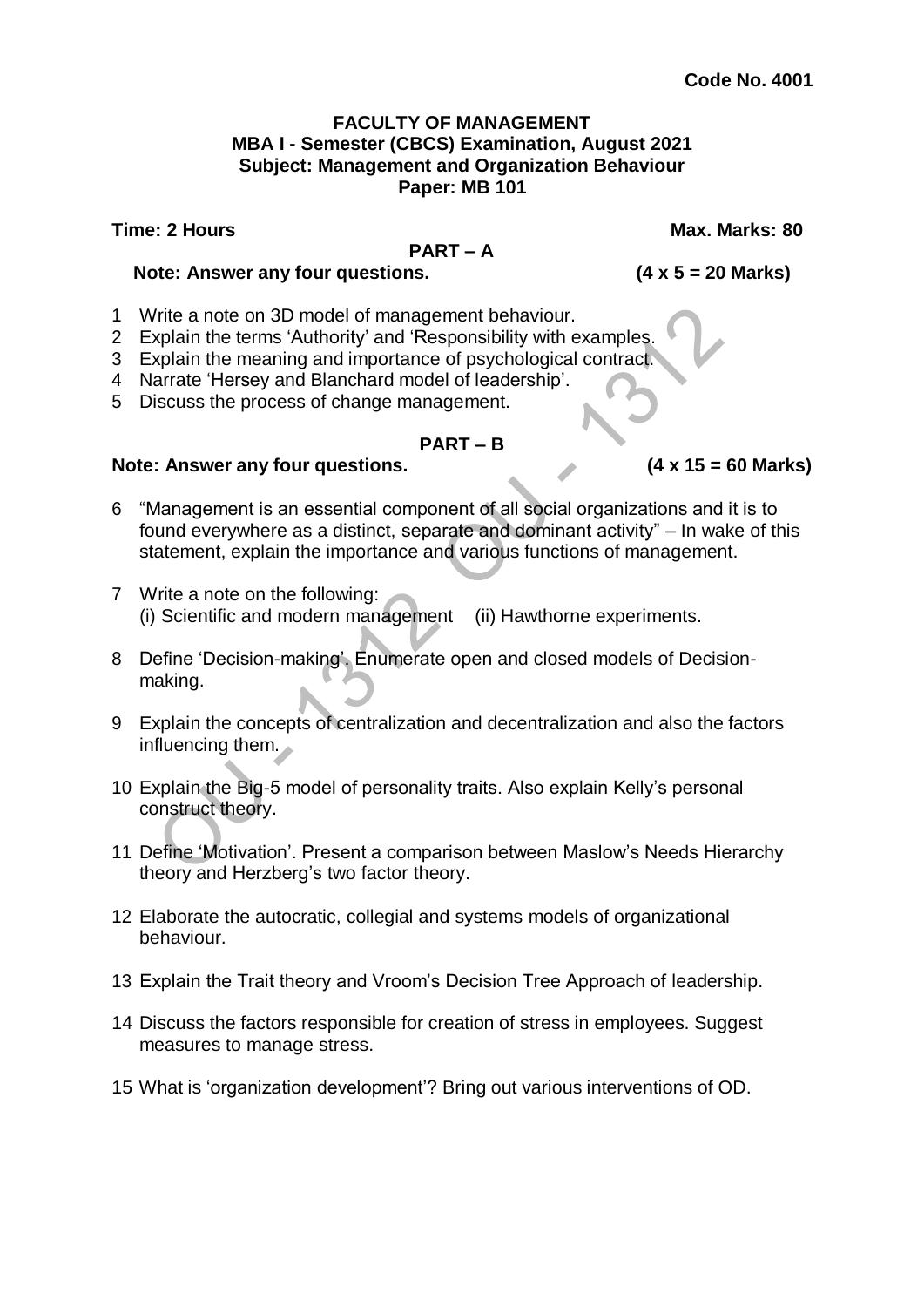# **FACULTY OF MANAGEMENT MBA I Semester (CBCS) Examination, July / August 2021**

#### **Subject: Accounting for Management Paper: MB - 102**

**PART – A**

**Time: 2 Hours Max. Marks: 80**

**Note: Answer any four questions. (4 x 5 = 20 Marks)**

- 1 Significance of accounting standards
- 2 Depreciation methods
- 3 Advantages of ratio analysis
- 4 Distinguish between funds and cash flow analysis
- 5 CVP analysis

# **Note: Answer any four questions. (4 x 15 = 60 Marks)**

- 6 Explain the managerial uses of fir ancial accounting system.
- 7 From the following details, journalise the transactions.
	- Dec 1 Started business with cash Rs.10,000 5 Bough goods for cash Rs.4,000 10 Sold goods to Hemant Rs.2,000 15 Sold goods for cash Rs.1,000 20 Received cash from Hemant Rs.1,500 25 Paid for rent Rs.500 28 Purchased good from Raju Rs.5,000 30 Cash paid to Raju Rs.2,000 31 Received commission Rs.500.
- 8 Describe the provisions relating to preparation of financial statements as per the Indian companies Act.

**PART – B**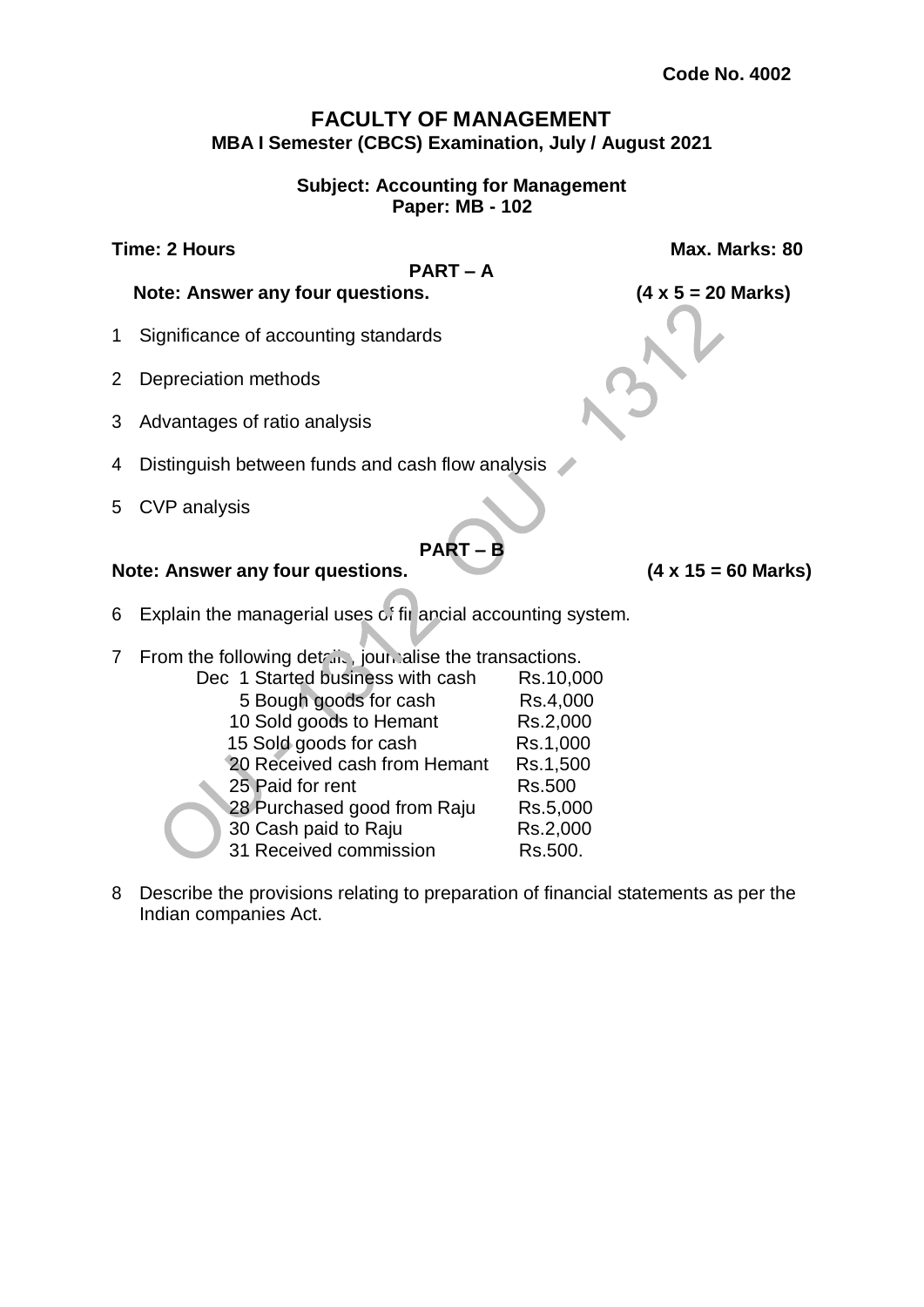..2..

9 Prepare Trading and P&L Account and Balance Sheet for the year ending 31-12-2020.

| Capital                    | Rs.10,000 | Rs.7,500<br><b>Debtors</b>             |
|----------------------------|-----------|----------------------------------------|
| <b>Drawings</b>            | Rs.2,000  | <b>Rs.300</b><br><b>Return inwards</b> |
| Purchases                  | Rs.20,800 | Return outwards Rs.580                 |
| Opening stock              | Rs.6,900  | Carriage inwards Rs.400                |
| <b>Sales</b>               | Rs.27,500 | Rs.325<br>Wages                        |
| <b>Creditors</b>           | Rs.8,100  | <b>Salaries</b><br><b>Rs.900</b>       |
| Rent                       | Rs.1,000  | <b>Rs.480</b><br>Interest              |
| Discount(cr)               | Rs.270    | Carriage outwards Rs.700               |
| Furniture                  | Rs.900    | Insurance<br><b>Rs.900</b>             |
| Machinery                  | Rs.5,000  | <b>Bank loan</b><br>Rs.3,000           |
| Travelling expenses Rs.650 |           | Rs.575<br>Cash                         |
| <b>Bad debts</b>           | Rs.120    |                                        |
|                            |           |                                        |

- Adjustments:
	- (i) Closing stock Rs.8,900
	- (ii) Prepaid insurance Rs.250
	- (iii) Outstanding salaries Rs.100 and Rent Rs.200
	- (iv) Depreciate Machinery and Furniture at 10%.
- 10 Discuss the significant techniques for analysis of financial statements.
- 11 From the following details, calculate
	- (i) Current ratio (ii) Quick ratio (iii) Debt-equity ratio (iv) Fixed assets ratio (v) Net profit ratio.

| Buiunoc Oncel        |        |                  |        |  |
|----------------------|--------|------------------|--------|--|
| Equity capital       | 100000 | Land             | 100000 |  |
| Preference capital   | 50000  | <b>Buildings</b> | 80000  |  |
| <b>Debentures</b>    | 50000  | <b>Stock</b>     | 25000  |  |
| Net profit           | 20000  | <b>Debtors</b>   | 55000  |  |
| <b>Creditors</b>     | 30000  | B/R              | 3000   |  |
| <b>Bills payable</b> | 15000  | Cash             | 2000   |  |
|                      | 265000 |                  | 265000 |  |

**Balance Sheet**

12 Discuss the methodology of BSC and its significance.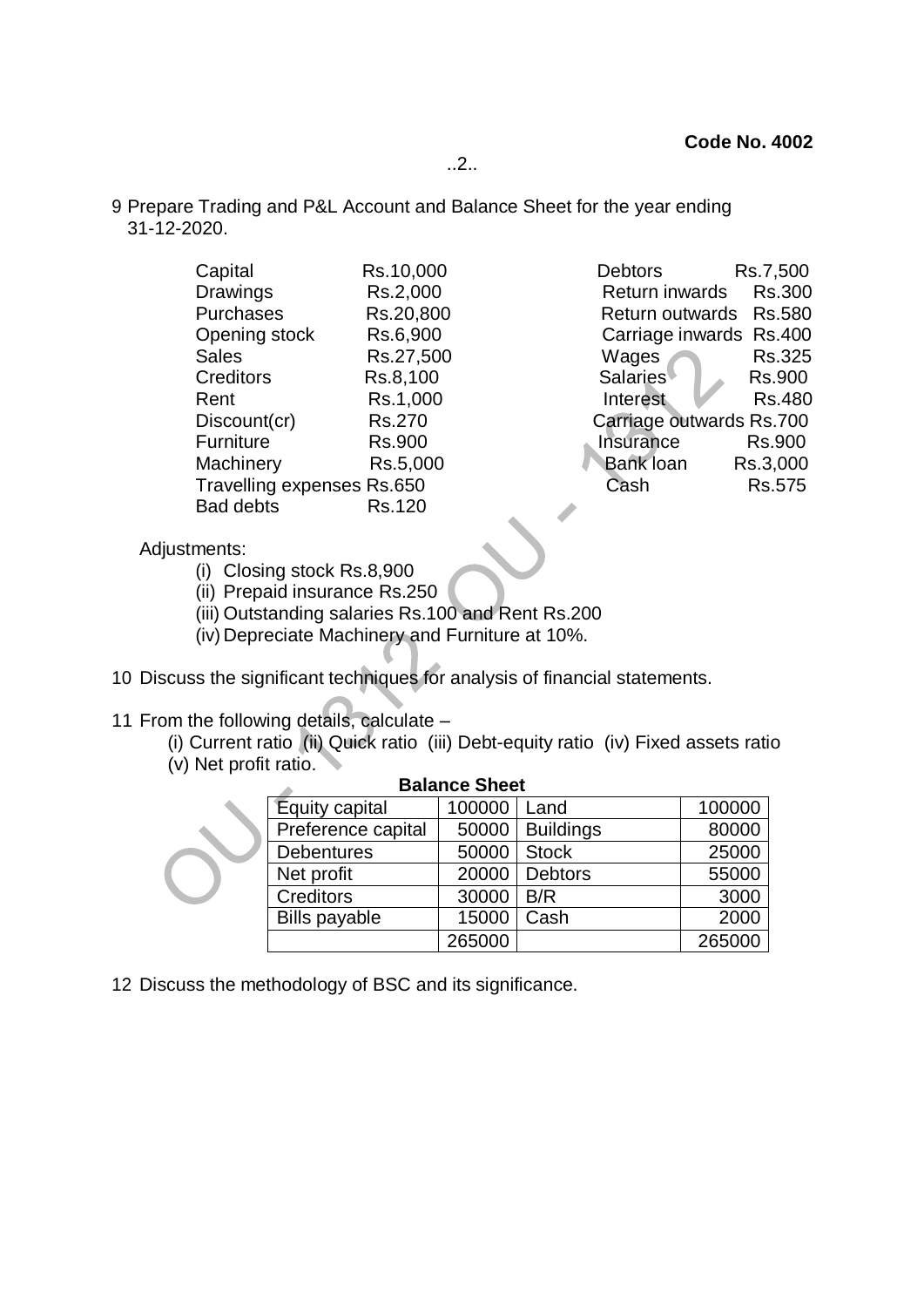13 The following are the Balance Sheets of A Co. Ltd.

| <b>Liabilities</b> | 2019 | 2020  | <b>Assets</b>    | 2019 | 2020  |
|--------------------|------|-------|------------------|------|-------|
| Equity             | 3000 | 4000  | Land             | 2000 | 2500  |
| Share premiere     |      | 100   | Machinery        | 4000 | 4500  |
| P&L A/c            | 1000 | 3000  | (-) Depreciation | 1400 | 1500  |
| <b>Debentures</b>  | 1500 | 1000  |                  | 2600 | 3000  |
| Profit on          |      | 20    | Investments      | 200  | 350   |
| redemption of      |      |       |                  |      |       |
| debentures         |      |       |                  |      |       |
| <b>Creditors</b>   | 1400 | 1100  | <b>Stock</b>     | 1400 | 1500  |
| Tax provision      | 500  | 1000  | <b>Debtors</b>   | 1000 | 1500  |
| Proposed dividend  | 150  | 200   | Cash             | 350  | 1570  |
|                    | 7550 | 10420 |                  | 7550 | 10420 |

Additional information:

- (i) Machinery costing Rs.500 (accumulated depreciation Rs.300) was sold for Rs.100.
- (ii) Tax paid during the year Rs.600.
- 14 From the following detail find out
	- (i) Contribution per unit (ii) BEP (iii) Margin of safety (iv) Profit
	- (v) Volume of sales to earn a profit of Rs.24000.
		- Total Fixed cost Rs.18000 Total Variable cost Rs.30000 Total Sales Rs.60000 Units sold Rs.20000.
- 15 From the following data, which product would you recommend to be manufactured in a factory time being the key factor?

| <b>Particulars</b>       | Per unit of  | Per unit of  |
|--------------------------|--------------|--------------|
|                          | product-A    | product-B    |
| Direct material          | <b>Rs.24</b> | <b>Rs.14</b> |
| Direct labour at Re 1    |              |              |
| per hour                 |              |              |
| Variable overheads at    |              |              |
| Rs.2 per hour            |              |              |
| Selling price            | Rs.100       | 110          |
| Standard time to produce | 2 Hours      | 3 Hours      |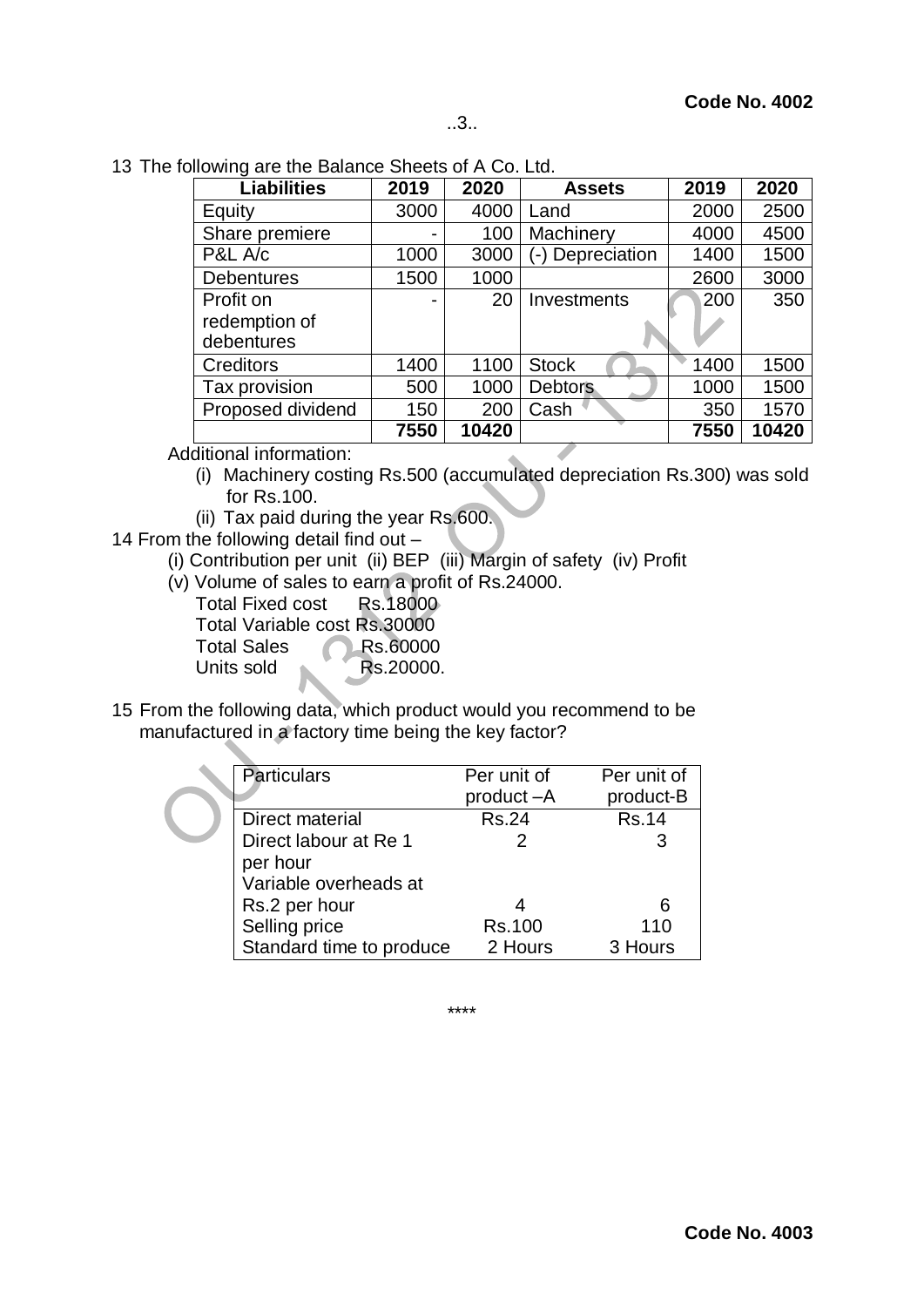#### **FACULTY OF MANAGEMENT MBA I Semester (CBCS) Examination, July / August 2021**

#### **Subject: Marketing Management Paper: MB - 103**

**PART – A**

**Time: 2 Hours Max. Marks: 80**

**Note: Answer any four questions. (4 x 5 = 20 Marks)**

- 1 Marketing mix
- 2 Unique selling proposition
- 3 Branding
- 4 4 'C's structure
- 5 Efficiency control

# **PAR**

**Note: Answer any four questions. (4 x 15 = 60 Marks)**

- 6 Briefly explain the various marketing philosophies based on which organizations can choose to conduct their marketing activities.
- 7 Explain regarding the firm's Macro environmental factors.
- 8 Briefly explain the bases for Segmentation of consumer markets using suitable examples.
- 9 Describe in brief the various sales forecasting methods.
- 10 A company can change the product component of its marketing mix, describe in brief the various Product Line decisions.
- 11 Products sold on an online platforms are posing stiff competition to products sold in brick and mortar shops, describe briefly the challenges of selling products on an online platform.
- 12 Explain briefly the factors affecting consumer behaviour.
- 13 Describe the characteristics of services markets.
- 14 Describe the types of marketing organization structures.
- 15 Briefly explain regarding the marketing control measures.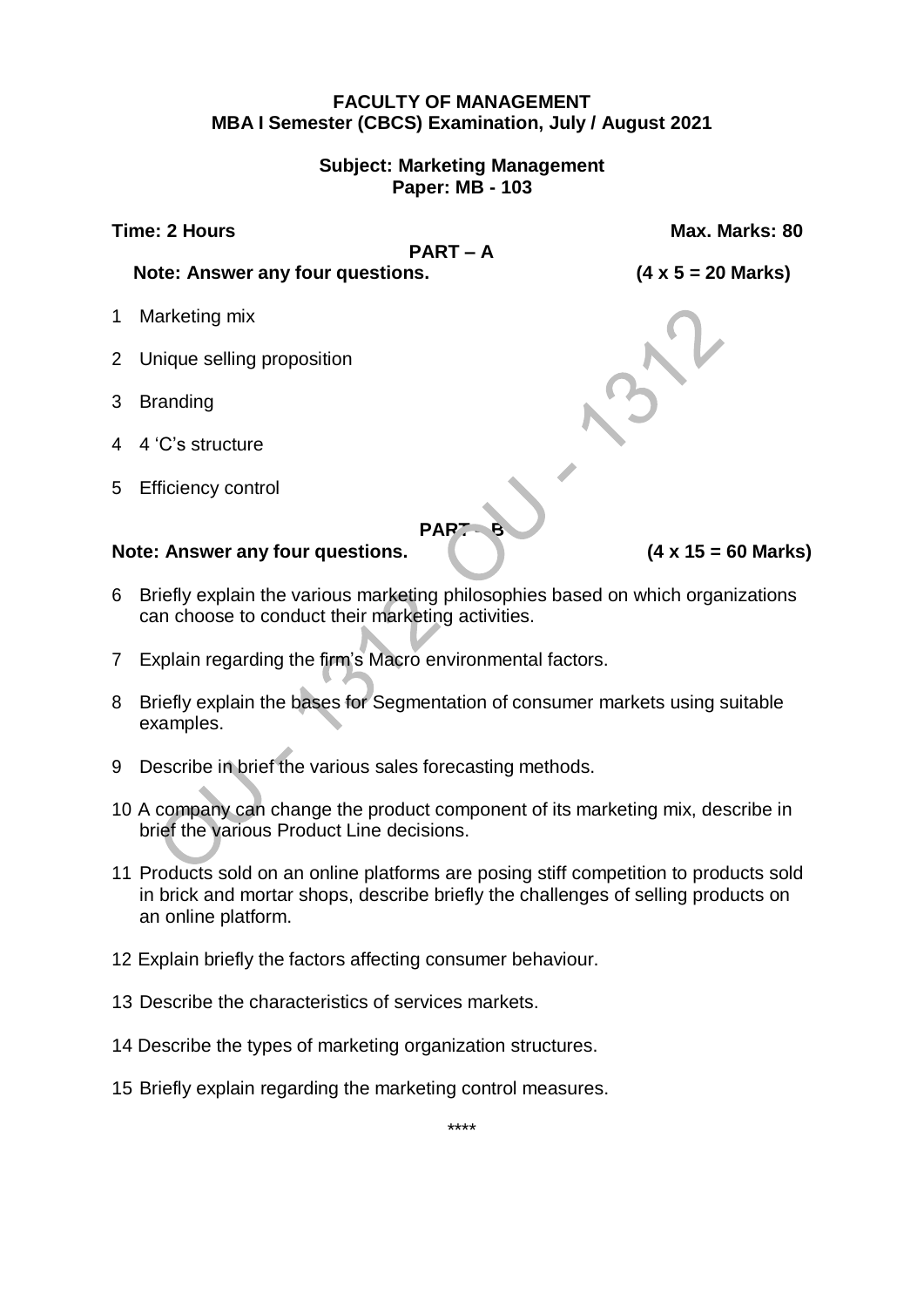# **FACULTY OF MANAGEMENT**

# **M.B.A. I – Semester (CBCS) Examination, August 2021**

# **Subject: A. Business Law & Ethics**

**Paper – MB – 104 Open Elective – I**

#### **Time: 2 Hours Max. Marks: 80**

#### **PART – A**

# **Note: Answer any four questions. (4 x 5 = 20 Marks)**

- 1 Void Contract
- 2 Types of Cheque Crossing
- 3 Minutes of Meeting
- 4 Consumer Councils
- 5 Business Ethics.

**PART – B**

#### **Note: Answer any four questions. (4 x 15 = 60 Marks)**

- 6 Explain the definition of contract and agreement. Explain classification of contract?
- 7 Explain the concept of offer and acceptance with suitable examples?
- 8 What is indemnity and guarantee of contracts? Explain with suitable examples?
- 9 What is sale of Goods Act? Distinct between Sale and Agreement to sell?
- 10 What are the law relating to meetings and proceedings of Board of Directors?
- 11 What are powers and legal position of Directors, Board of Directors and Chairman under Companies Act?
- 12 Write note on Arbitration and Conciliation?
- 13 What is consumer councils and Redressal Machinery in India? Explain.
- 14 What is social responsibility of Business? Explain in details?
- 15 Write note about fair market wages in perspective on ethical consideration in business operations?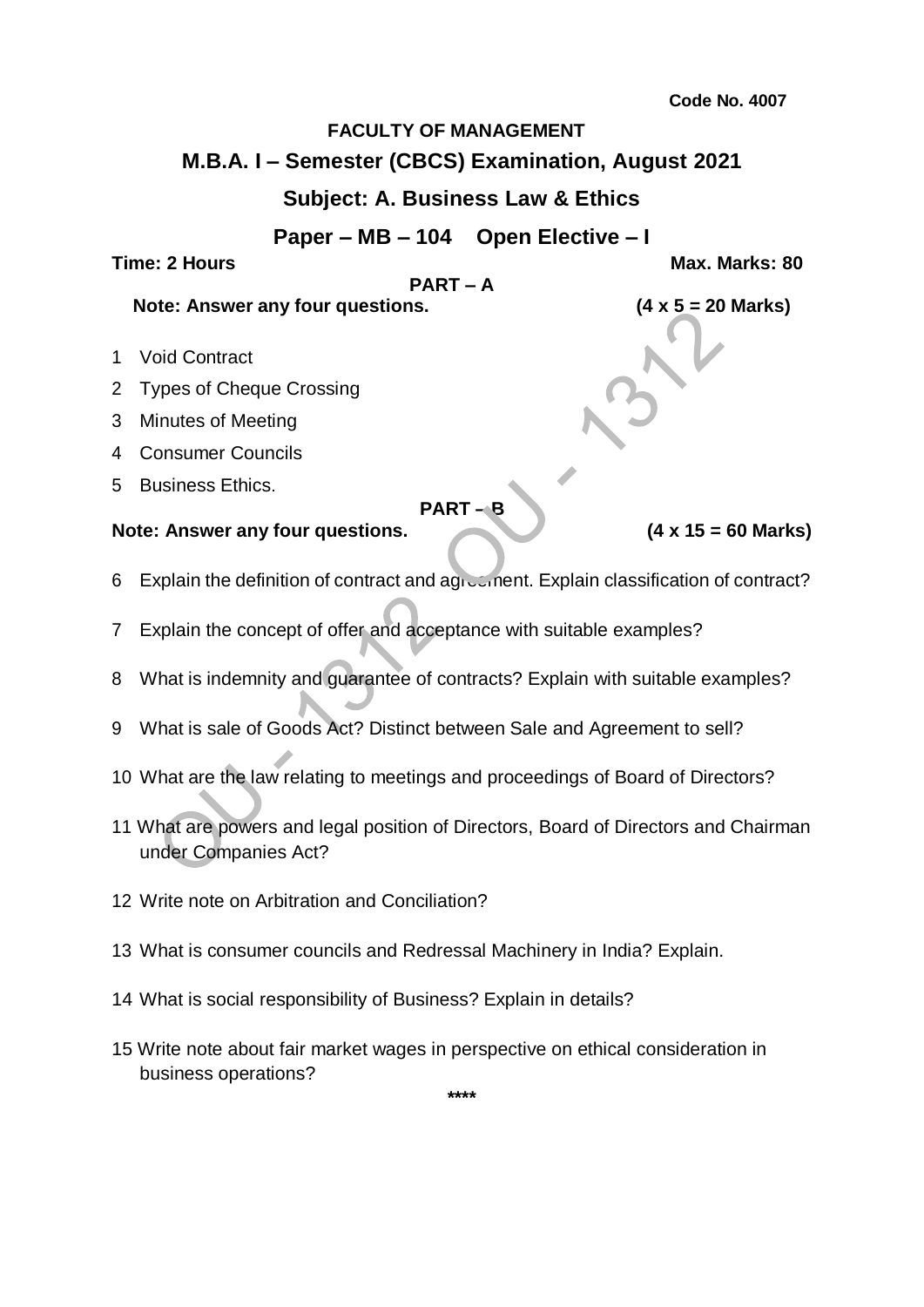#### **FACULTY OF MANAGEMENT**

#### **MBA I Semester (CBCS) Examination, August 2021**

#### **Subject: Fundamentals of Technology Management (FTM) Open Elective – I**

## **Time: 2 Hours Max. Marks: 80**

#### **PART – A**

**Note: Answer any four questions. (4 x 5 = 20 Marks)**

- 1 Technology Planning and Policy
- 2 TLC
- 3 Acquisition of Technology
- 4 Technology Transfer
- 5 Constraints in technology absorption

#### **PART – B**

#### **Note: Answer any four questions. (4 x 15 = 60 Marks)**

- 6 Define Technology. Explain its importance and its role in an organization.
- 7 Describe the role of technology in organization success. Explain TLC.
- 8 What is Acquisition? Explain the Methodologies.
- 9 Define Technology and explain the Forecasting Approaches.
- 10 Innovation / R&D are the tools for Oganisation's Success Explain.
- 11 Describe Technology Transfer. Explain the transfer agreements and role of Government in TT.
- 12 Elaborate Technical Assessment, Evaluation and Diffusion Strategies.
- 13 Explain Technology Transfer-Concept, benefits and Constraints.
- 14 Focus on Impact of Technology on trade and its policies
- 15 Technology Financing needs Technology Assessment Explain.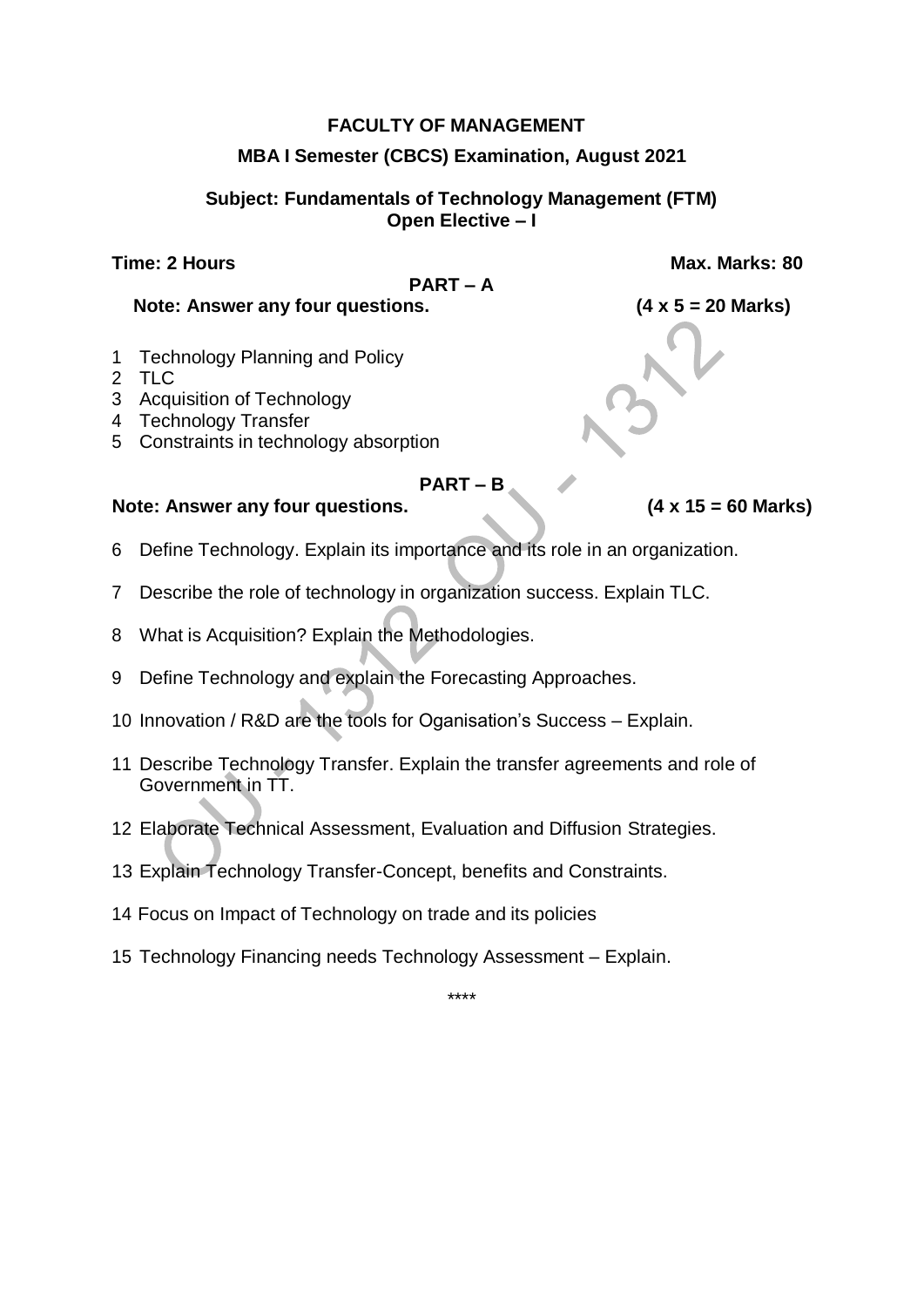# **FACULTY OF MANAGEMENT M.B.A. I – Semester (CBCS) Examination, August 2021 Subject: C. Managerial Economics Paper – MB – 104 Open Elective – I Time: 2 Hours Max. Marks: 80 PART – A Note: Answer any four questions. (4 x 5 = 20 Marks)** 1 Wealth Maximization 2 Delphi Technique 3 Diseconomies of Scale 4 Peak Load Pricing 5 Stagflation **PAF Note: Answer any four questions. (4 x 15 = 60 Marks)** 6 What is Econometrics? Explain the use of Econometric models in decision making?

- 7 Explain fundamental concept of opportunity cost, Discounting principle and Time Perspective?
- 8 Explain Price, Income and Cross Elasticity of Demand?
- 9 What is Demand analysis? Explain the determinants of demand?
- 10 Explain the concept of laws of diminishing marginal returns to scale and returns to Scale?
- 11 Explain Cobb Douglas and CES production function?
- 12 Explain price determination under Monopoly and Oligopoly.
- 13 Explain Transfer Pricing along with its global use?
- 14 What is Inflation? Explain the types, causes and measurement of Inflation?

15Explain the concept and measurement methods of National Income?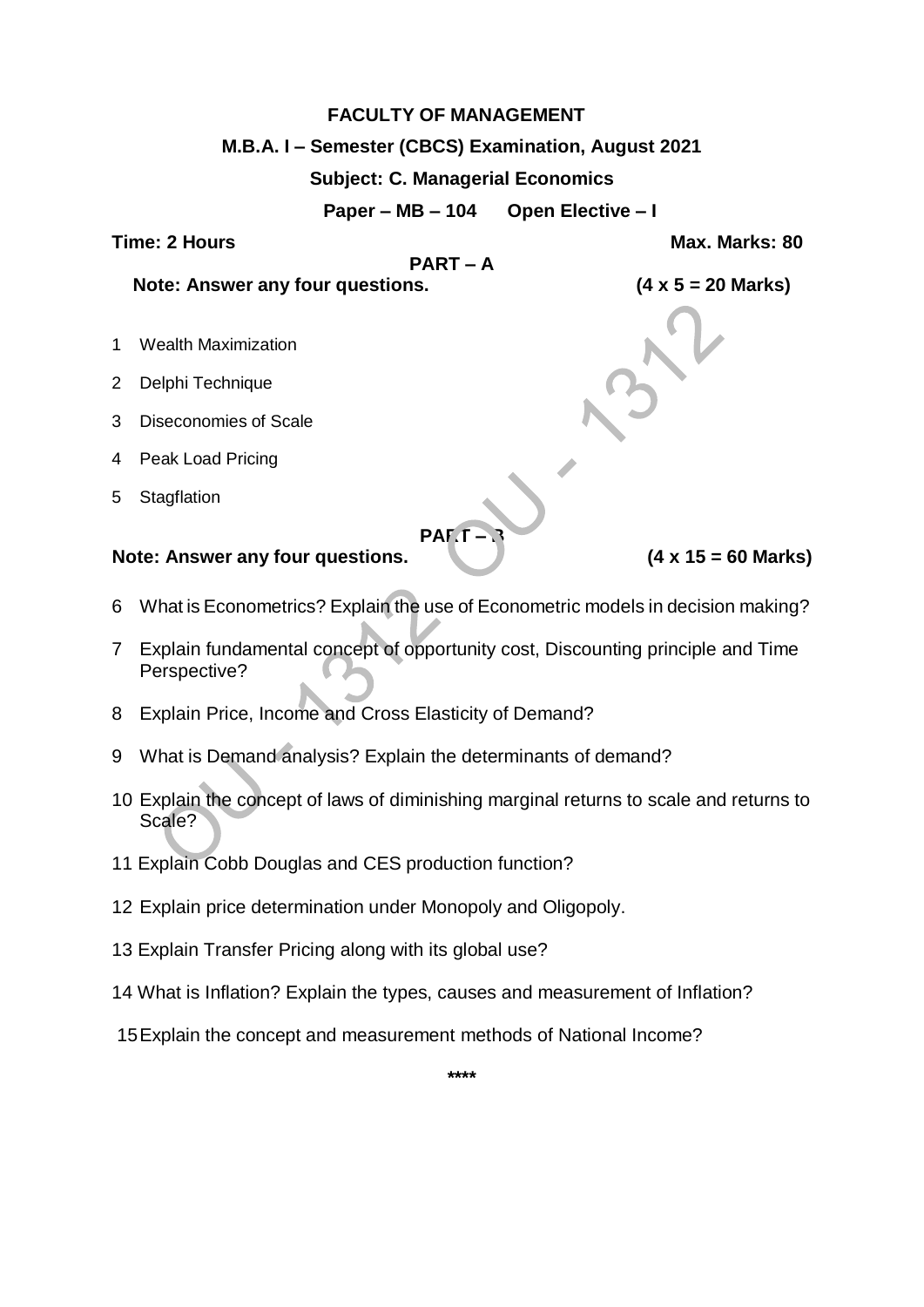**Code No: 4007**

# **FACULTY OF MANAGEMENT**

**MBA (CBCS) I-Semester Examination, August 2021 Subject: IT Application for Management Paper - MBA – 105 (Open Elective – II)**

**Time: 2 Hours Max. Marks: 80**

# **PART – A**

**Note: Answer any four questions. (4 x 5 = 20 Marks)**

- 1 State the categories of Information System
- 2 Distinguish between Hardware and Software Technologies
- 3 What is Artificial Intelligence?
- 4 What is E-Governance
- 5 State the objectives of Cyber Laws

# **Note: Answer any four questions. (4 x 15 = 60 Marks)**

- 6 Explain the role of Information System in Business Operations.
- 7 Discuss the distinguish features of Operational Support and Management Support Systems.

**PART** –

- 8 Describe the characteristics and Elements of Multimedia.
- 9 Explain the uses of various types of Network Topologies.
- 10 What is Decision Support System and state its Architectures.
- 11 Examine the role of Artificial Intelligence in the present Information Era.
- 12 Discuss the essential aspects in Global Information System.
- 13 Examine the advantages and limitations relating to Mobile Applications.
- 14 What is Hacking and explain various measures to overcome Cyber Attacks and Threats.
- 15 Describe the salient features of IT Act in India.

\* \* \*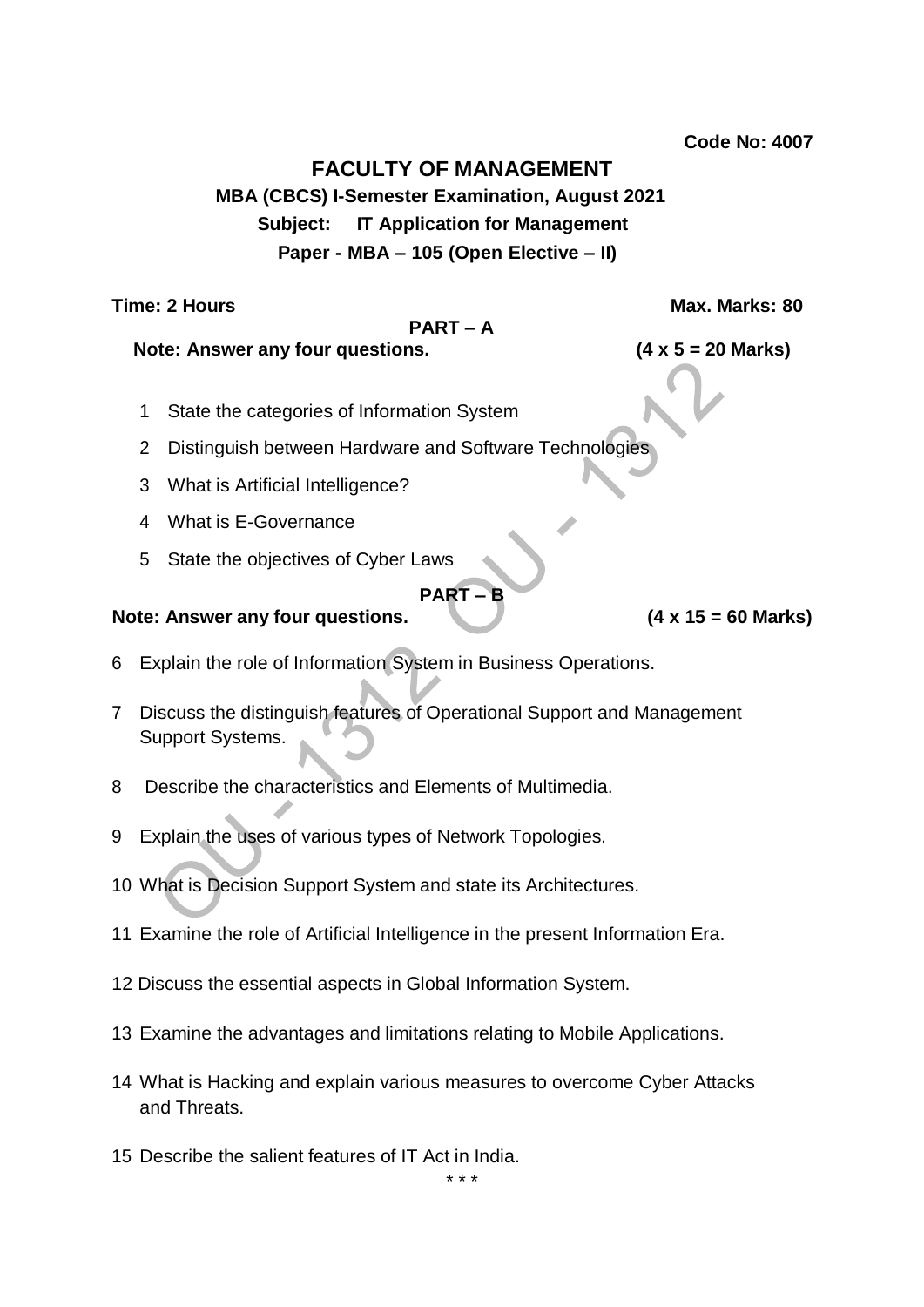# **FACULTY OF MANAGEMENT M.B.A. I – Semester (CBCS) Examination, August 2021 Subject: Business Communication Paper – MB – 105 (Open Elective – II)**

## **Time: 2 Hours Max. Marks: 80**

#### **PART – A**

#### **Note: Answer any four questions. (4 x 5 = 20 Marks)**

- 1 Types of Communication
- 2 Semantic Barrier
- 3 Composition of Presentation
- 4 Special Reports
- 5 Crisis Communication.

#### **PART – B**

#### **Note: Answer any four questions. (4 x 15 = 60 Marks)**

- 6 Define Listening. Explain the factors of a good Listener?
- 7 Elaborate Feedback. Explain the principles of Feedback?
- 8 Verbal Vs Non-verbal Communication Explain?
- 9 Negotiation is an Intellectual Process Explain?
- 10 Define Speech. Explain the principles and types of Speech?
- 11 Explain:

i) Informative Speech ii) Persuasive Speech iii) Special Occasion Speech

- 12 Define Report. Elaborate on essentials of Good Report?
- 13 Write a latter requesting to grant leave for three days?
- 14 Focus on essentials of better Media Communication. Focus on Investor Relations?
- 15 Describe different factors of managing and means of managing Government Relations and Communication?